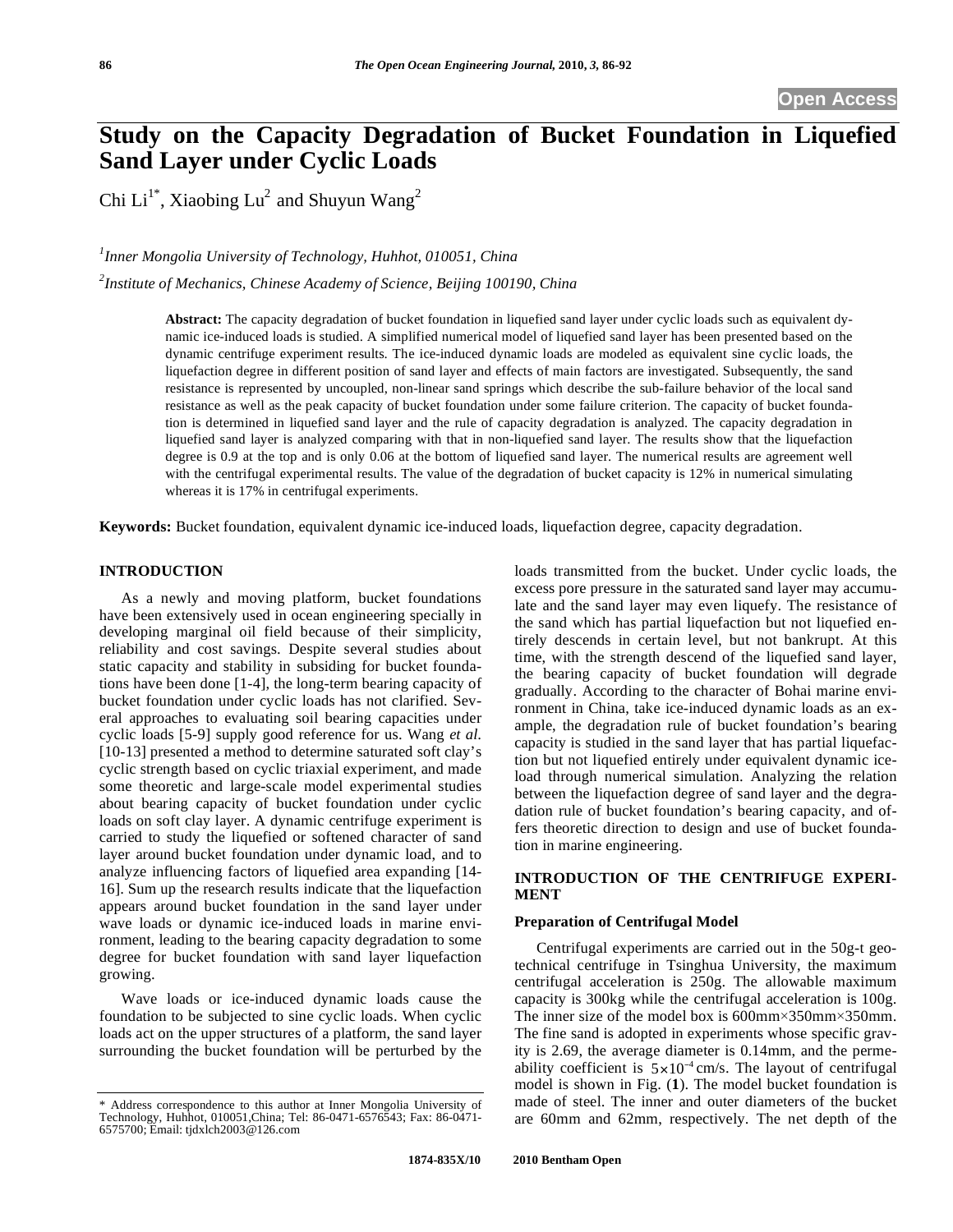bucket is 70mm, 72mm, and 48mm, the thickness of the cap is 2mm. Because the height of exciting pole that connected with the exciter was fixed, so a thin walled sliding chute was fixed on the thin steel pipe, on one end of the connection between the exciting pole and the top steel pipe had a steel ball, it could move upper and lower in sliding chute, and rotate in the vertical plane around horizontal axis. So, the exciting pole can not be jammed while the foundation subsiding. A horizontal and a vertical displacement sensor were arranged on top of the bucket foundation, and two vertical displacement sensors were arranged around the bucket to measure the subsiding on the different point of sand.

Ten PDCR81 type pore water pressure sensors that were imported from British DRUCK Company were buried in sand during the preparation of sand samples (non-fixed, can deform with the sand subsiding), their arrangements are shown in Figs. **2**(**a**,**b**), the vertical and horizontal interval of each PPT was 1cm. The distance between the head of the sensor and the nearest bucket lateral wall was 2mm. The water depth above mud surface was 1cm, No.17 and No.1 PPT were 2cm below water surface, No.17, 10, 15 and No.7 were away from bucket lateral wall 2mm, the distance between per two horizontal pore pressure sensors was 5mm, and the distance between per two vertical pore pressure sensors was 2cm, No.11and No.16 sensors were 4cm and 8cm respectively below water surface. The purpose that it had two arrangement forms was to measure the change of pore water pressure in vertical and horizontal directions.

In order to ensure good repeatability and uniformity, 21cm silty sand was divided into 5 layers; every layer was compacted by hand softly, and controlled by dry density. The saturation of samples was carried out by water seepage from bottom to top of the model slowly. After the laying of sand completed and the water surface was over the sand, saturated the sand with the vacuum pump, pumped 38 hours continuously. The saturation can reach 95% ultimately.



**Fig. (1).** Layout of centrifugal model.



**Fig. (2).** Two arrangement forms of PPT.

Preparing ice in centrifuge and impelling it move was very difficult, so, in this experiment, the equivalent dynamic ice-induced load imposed on the bucket foundation. The onsite measured response frequency of the platform under the dynamic ice-induced load action in Bohai area is 0.8~1.2Hz, so the frequency of the equivalent dynamic ice-induced load adopted 1.0Hz in centrifuge experiment. Because the purpose of this study is obtaining the bucket foundation's response law under dynamic ice-induced load, and offering reference to theoretic and numerical analysis, not for simulating the special conditions of somewhere actually. So the load in this experiment is simplified to sine-wave dynamic load, but adopted the silty sand that was similar with the onsite ground.

The position that the vibration exciter loading was away from the bucket top 6.5cm before consolidation, this relative position would increase with the bucket's subsiding. Fig. (**3**) shows the force carried on the bucket foundation in the beginning stage and the last stage. From the Fig. (**3**) we can see, the bearing capacity of the bucket decreases about 17% after the top sand liquefied.



**Fig. (3).** Dynamic ice-induced load acts on the bucket.

# **Results of Centrifugal Experiment**

The experimental results show that the excess pore pressure increases quickly in the beginning, and then decreases gradually. In the beginning, the small permeability leads to the accumulation of pore pressure in short amount of time.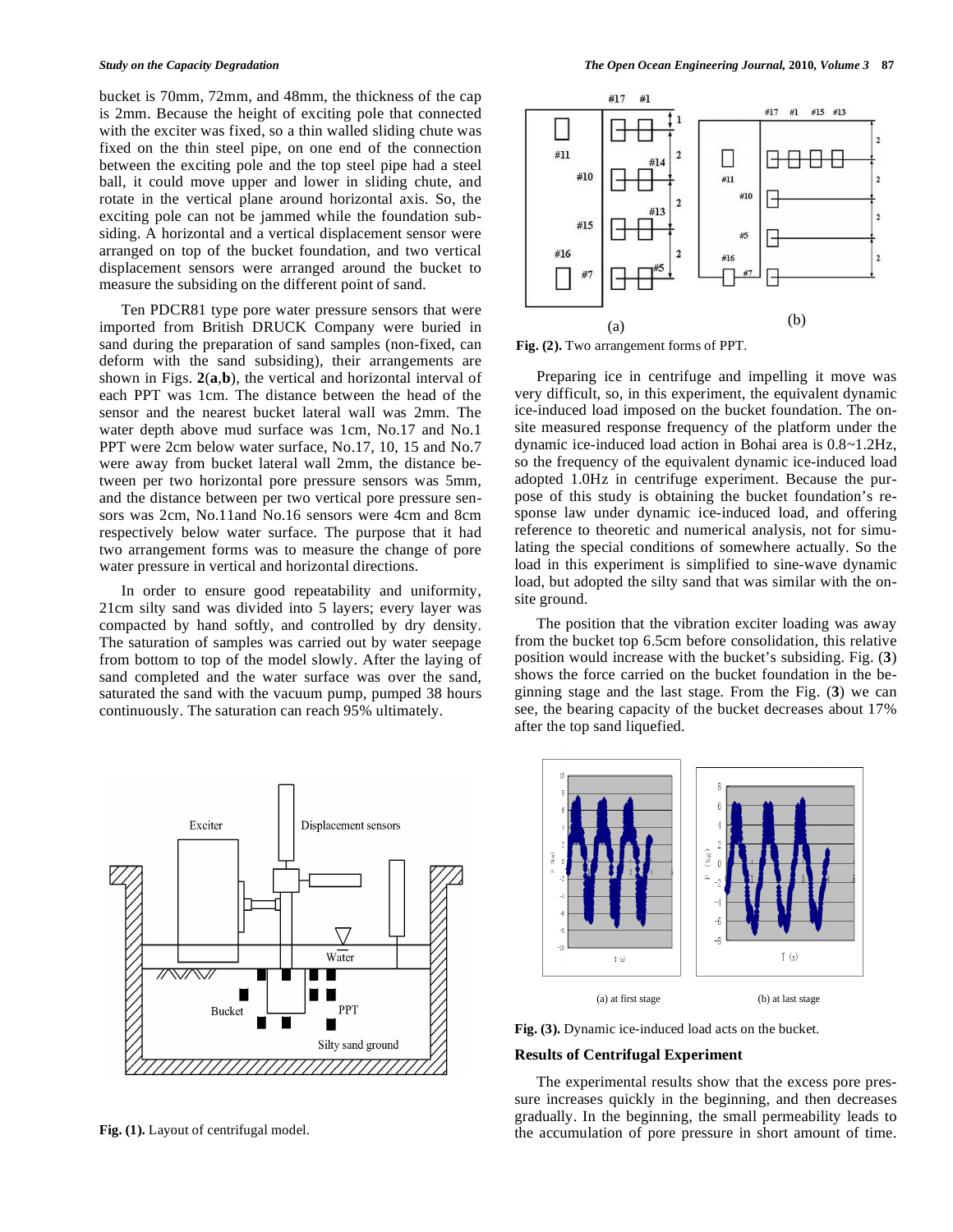However, with the increase of excess pore pressure, the strength of sand layer decreases and even the sand layer liquefies, then the percolation increases and the sand layer consolidates, the excess pore water drains gradually. Accordingly, the pore pressure decreases.

The liquefaction degree ( $F_l$ ) is defined as the ratio of the excess pore water pressure  $(u)$  to the initial vertical effective stress ( $\sigma$ ), e.g.  $F_l = u/\sigma$ .

Liquefaction degree varies with the amplitude of dynamic load shows in Fig. (**4**). It is shown that the excess pore pressure rises more quickly while the load amplitude increases under the same initial vertical effective stress, and the liquefaction degrees growing obviously.



**Fig. (4).** Liquefaction degree vs. amplitude of dynamic load (No.10 PPT).

Figs. **5** (**a**,**b**) shows the change of liquefaction degree in vertical and horizontal directions in centrifugal experiment. It is shown that the development of pore pressure is fast at the upper part of the sand layer because of the big perturbation here. In vertical direction, the liquefaction degree decreases gradually from up to down. The upper part has liquefied (liquefaction degree approach 1.0), while the liquefaction degree of the lower part is only 0.08.

It indicates that only the upper part of sand layer liquefies and the liquefaction degree decreases along depth under dynamic loads. Similarly, the development of the excess pore pressure decreased fast from near to far away to the sidewall of the bucket. When the load amplitude is 60N, the sand layer have liquefied at the position 0.2m away from the side wall of bucket, while it is only 0.4 at the position 1.4m away from the side wall of bucket. Therefore, the ice-induced dynamic load only causes the upper part and near to the bucket side of the sand layer liquefies. This is why the bucket foundation still has big bearing capacity under long-term iceinduced dynamic load.



**Fig. (5).** The distribution of liquefaction degree in depth and horizontal direction.

# **SIMPLIFIED NUMERICAL MODEL OF BUCKET-SOIL INTERACTION**

# **Simplify of Calculation Model**

Three or two dimensional models were often used to simulate the static and cyclic capacities of bucket-foundation numerically. The interaction between the bucket and soil are simulated by the coulomb friction cell [11-13]. Although this method can reflect simulate static conditions well, the coulomb friction cell is not able to simulate dynamical actions since the direction of dynamic-load is alternative. According to the centrifugal experimental results under dynamic load, the bucket and the sand inside the bucket may be thought as a whole rigid body compared with the sand layer around it. Therefore, the numerical model can be expressed as follows: The sand layer is supposed to be finite in depth but semiinfinite in horizontal direction and the bottom is impermeable. The top of the sand is free. The bottom is vertical restricted. The model sketch shows in Fig. (**6**).



**Fig. (6).** Numerical model sketch.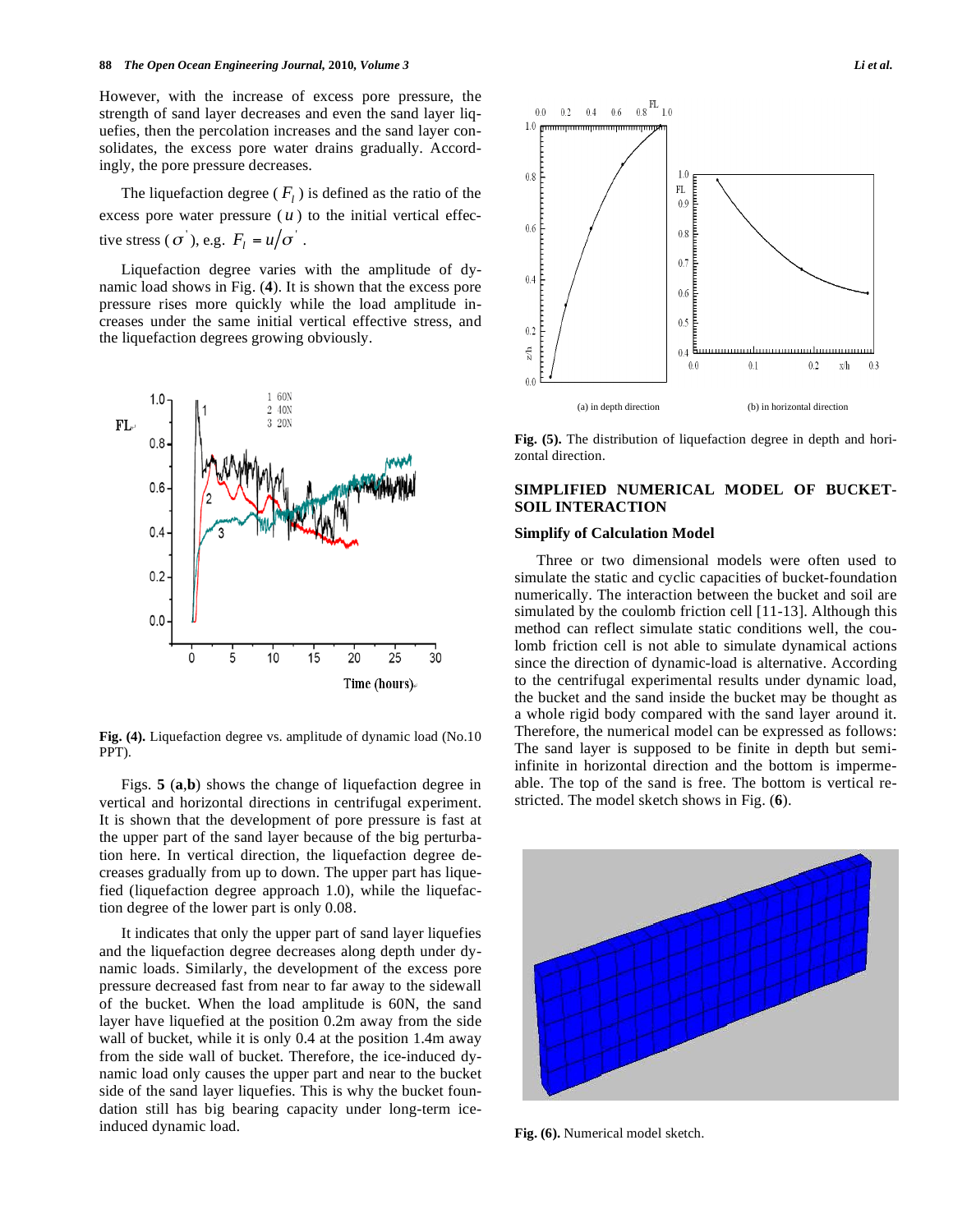| z/h  | $F_i$ (Vertical Direction) |                          | x/h  | $Fi$ (Horizontal Direction) |                          |
|------|----------------------------|--------------------------|------|-----------------------------|--------------------------|
|      | <b>Test Results</b>        | <b>Numerical Results</b> |      | <b>Test Results</b>         | <b>Numerical Results</b> |
| 0.8  | 0.95                       | 0.90                     | 0.04 | 1.00                        | 0.90                     |
| 0.58 | 0.24                       | 0.29                     | 0.2  | 0.68                        | 0.56                     |
| 0.42 | 0.10                       | 0.18                     | 0.29 | 0.60                        | 0.55                     |
| 0.31 | 0.08                       | 0.12                     |      |                             |                          |

**Table 1. Comparison of Liquefaction Degree at Different Positions** 

In calculating, according to the plane strain numerical model, the sand layer stress and strain along  $x - z$  plane are studied, and the relative depth  $(z/h)$  and the relative width  $(x/h)$  are used to reflect the dynamic response spread in the depth direction and in horizontal direction of the sand layer.

At first, the initial earth stress is balanced gradually in confining stress state. Then, the left restriction is released (the vertical restriction still on the bottom, the right side is no reflection side). The cyclic load is applied on the left side of the sand. The cyclic load is taken as an equivalent sine wave which has certain frequency and amplitude act on the left side of the sand layer. According to the load condition in the centrifugal experiments, the load frequency is 1.0 *Hz*, and the load amplitude whose effects are equivalent to a linear displacement function, the maximum amplitude is 16cm on the top of the sand and the minimum is zero on the bottom.

#### **Parameters Adopted in the Numerical Simulation**

The saturated sand layer is thought to be two-phase media: sand skeleton and pore water. According to dynamic calculation coupling fluid motion condition, the initial waterhead is zero at the top surface of sand layer. It is impermeable at the bottom. The pore water pressure increases linearly along depth and the sand skeleton is incompressible. During the calculation for initial earth stress balance, the mohr-Coulomb model is adopted for sand skeleton. According to the results of cyclic triaxial experiments, the sand layer's elasticity modulus is  $4.0 \times 10^7 Pa$ , the Poisson's ratio is 0.35, the internal friction angle is 36.5°, and the density is  $1600 \frac{kg}{m^3}$ .

During the calculation for the interaction of two-phase media, the sand skeleton is assumed obey the Finn model, and the pore water is assumed isotropy elastic. The Biot coefficient is 1.0, permeability coefficient is  $1.0 \times 10^{-6}$  cm/s, the bulk modulus of pore water is  $2.0 \times 10^{9} Pa$ , porosity ratio is 0.40 and the relative density of saturated sand is 0.54 [16]*.*

According to the Finn model, the strain increment is calculated using Byrne equation, which is expressed as Eq.(1)~  $Eq.(3)$ .

$$
\Delta \varepsilon_{\nu d} = c_1 \gamma \exp\left(-c_2 \left(\varepsilon_{\nu d} / \gamma\right)\right) \tag{1}
$$

$$
c_1 = 7.6 \times 10^3 (Dr)^{-2.5}
$$
 (2)

$$
c_2 = \frac{0.4}{c_1} \tag{3}
$$

in which  $\Delta \varepsilon_{vd}$  is the volume increment,  $\gamma$  is the maximum cyclic shear strain,  $c_1$  and  $c_2$  are the constants,  $D_r$  is the relative density of sand.

# **Comparison of the Numerical and Experimental Results**

To compare the numerical with experimental results, the load conditions and initial and boundary condition are adopted according to the centrifuge experiments. The comparison of the liquefaction degree at different positions is shown in Table **1**. It is shown that the numerical results are close with centrifuge experimental results. So, the numerical model is reliable.

# **Expansion of Liquefaction Zone**

An horizontal dynamic load (load frequency is 1.0 *Hz*, amplitude changes linearly along depth, on the top surface is 16*cm*, on the bottom is zero) is applied on the left side of sand layer. Simulation of the expansion of liquefied zone and the changes of liquefaction degree is carried out. The changes of liquefaction degree along depth and with distance from the load side are shown in Fig. (**7**). From the Fig. (**7a**), we can see that the liquefaction degree decreases gradually from top to bottom of sand layer. When the horizontal dynamic load describing in this paper acts on the sand layer, the maximum liquefaction degree is 0.9 at the top of sand layer ( $x = 0$ ,  $z = h$ ), and liquefaction degree is only 0.06 at the bottom ( $x = 0$ ,  $z = 0.2h$ ). In the range of  $0.6h \le z \le h$ , the liquefaction degree is relatively greater. From Fig. (**7b**), we can see that the liquefaction degree decreases gradually with the increase of distance from the load side, after  $x > 0.85h$ , the liquefaction degree decreases rapidly. For example, the liquefaction degree is only 0.01 when  $x = h$ ,  $z = h$ . After  $x > 3.0h$ , the effects of dynamic load can be neglect. Therefore, when horizontal dynamic load(load frequency is 1.0 *Hz*, amplitude changes linearly along depth, on the top surface is 16*cm*, on the bottom is zero) acts on the sand layer, the liquefaction zone in saturated sand layer around bucket foundation is in the range of  $0 \le x \le 0.85h, 0.6h \le z \le h$ .

### **EFFECT FACTORS OF LIQUEFACTION DEGREE**

### **Effects of Dynamic Load's Frequency and Amplitude**

Fig **8**(**a**) is the distribution of liquefaction degree along depth on the load side under different dynamic frequencies for the same dynamic amplitude. We can see that the liquefaction degree decreases gradually along depth. When the load frequency is less than 1.0 *Hz*, with the increase of fre-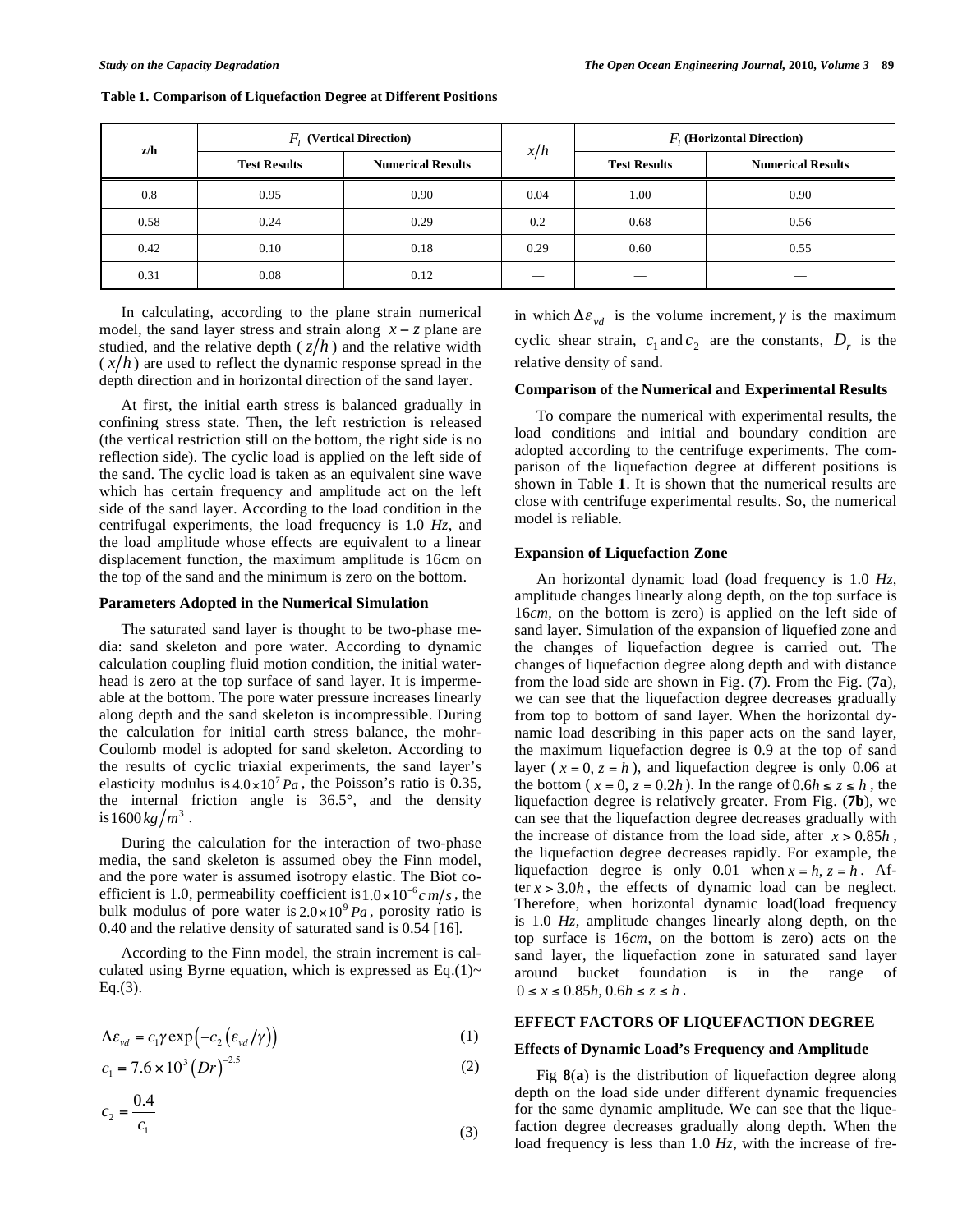

**Fig. (7).** Numerical simulating results of liquefaction zone expansion.



**Fig. (8).** Distribution of liquefaction degree and influencing factors.

quency, the excess pore water pressure can accumulate fast, so the sand layer is easy to liquefy. However, when the dynamic-load's frequency is more than 1.0 *Hz* (show as the dashed line in Fig. (**8a**)), the accumulation of the excess pore pressure only appears near the top surface; the liquefaction degree on the bottom surface nears to zero. Fig. (**8b**) is the distribution of liquefaction degree along depth on the load side under different load amplitudes when the load frequency is 1.0 *Hz*. It can be seen that the liquefaction degree decreases from top to bottom. In the range of  $0.6h \le z \le h$ , the liquefaction degree is growing obvious with the increase of load amplitudes.

#### **Effects of Sand Parameters**

Fig. (**8c**) shows the effects of the elastic modulus of sand skeleton. It can be seen that the excess pore pressure in-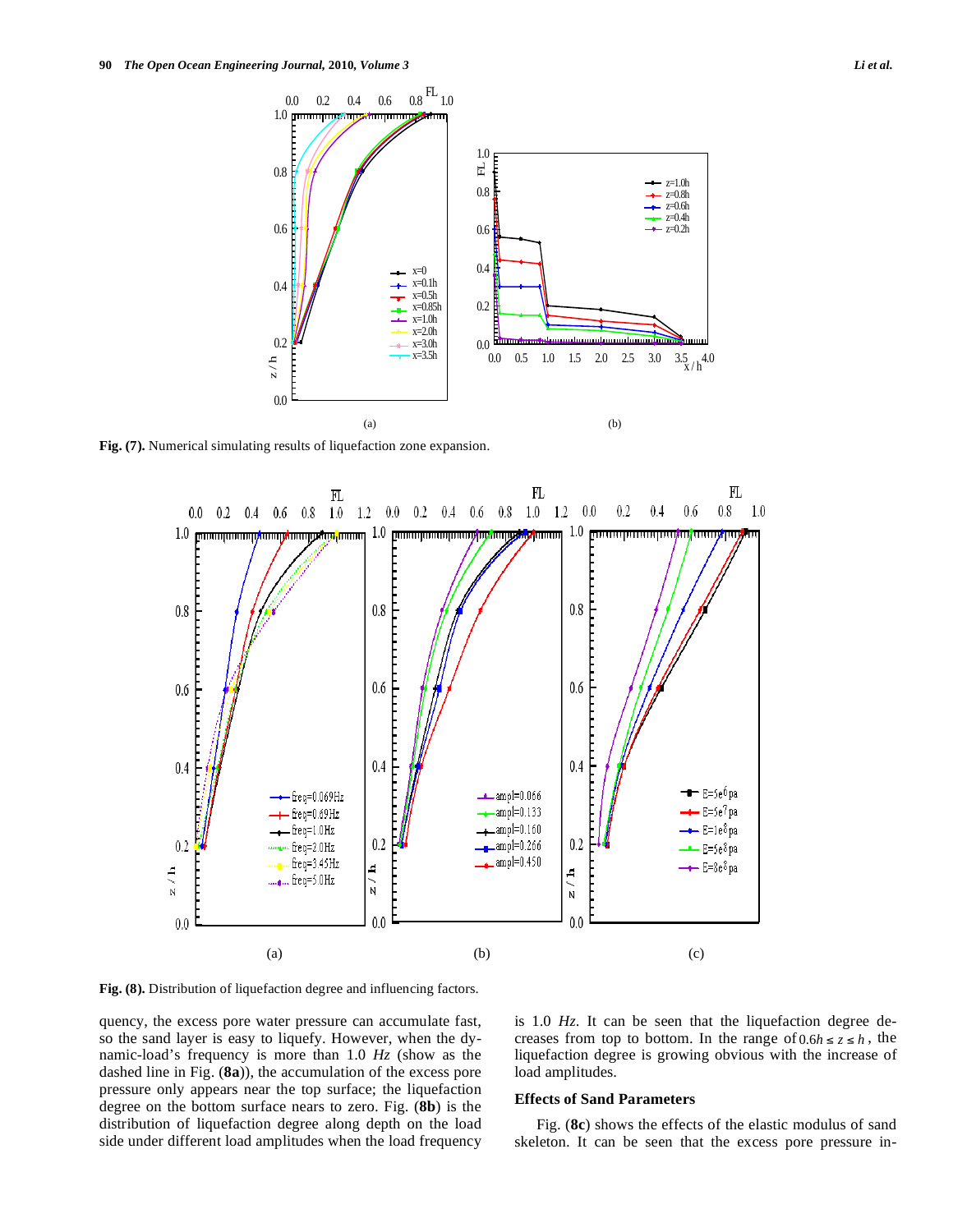

**Fig. (9).** The simply model of bucket foundation.

creases fast with the decrease of elastic modulus, which causes the fast decrease of the strength of skeleton. For an example, when the elastic modulus decreases from  $5.0 \times 10^7$  Pa to  $5.0 \times 10^8$  Pa, the liquefaction degree on the top surface will increase rapidly from 0.6 to 0.9.

# **CAPACITY DEGRADATION RULES OF BUCKET FOUNDATION**

# **Simplified Calculation Model of Bucket Foundation**

From the analysis above, it can be seen that while a dynamic load is applied on one side of sand layer, the liquefaction degree will decrease from top to bottom with the calculation depth increase. Therefore, the resistance of the sand layer is equivalent to a series of nonlinear springs with different stiffness along the right side of bucket foundation, furthermore, the horizontal damage and the bearing capacity of bucket foundation can be described by  $p - y$  curves, and

the simplified calculation model is shown in Fig. (**9**).

The stiffness coefficient is adopted as the sand layer's elastic modulus  $E_0$ , with which the horizontal bearing capacity of bucket foundation when the sand layer have not liquefied can be determined [17]. The resistance in different depth on the right side of bucket is equivalent to different spring stiffness coefficient which is taken as  $(1 - F_l) E_0$  ( $F_l$  is the liquefaction degree) for liquefied sand layer. Define the degradation degree as the ratio of the capacity of bucket foundation in liquefied sand layer and the bearing capacity of bucket foundation in no-liquefied sand layer.

# **Numerical Simulation Results**

According to the centrifugal experiments, the bucket diameter is  $0.5 m$ ; height  $0.5 m$ , wall thickness is  $2 \times 10^{-3} m$ 

in computing. The bucket material is linear elastic steel whose elastic modulus is  $2.1 \times 10^{11} Pa$  and the Poisson's ratio is 0.25. Five horizontal spring restrictions are settled on the right side of bucket in order to simulate the horizontal resistance action in different depth on bucket side. The stiffness coefficient in different depth along the bucket side is (1-  $F_l$ )  $E_0$ , the liquefaction degree from top to bottom of sand are 0.9, 0.46, 0.3, 0.17, 0.06 respectively for certain dynamic load in this paper. The horizontal bearing capacity of bucket foundation is determined. When the maximal horizontal displacement reaches 0.05 *D* ( *D* is the bucket diameter). As known, the horizontal bearing capacity of bucket foundation is  $4.4 kN$ , the sand layer's elastic modulus  $E_0$  is  $2.6 \times 10^7$  Pa, and the horizontal bearing capacity of bucket foundation is 3.8 *kN* according to degradation spring model built in this paper.

The calculation results indicate that the degradation degree of bearing capacity of bucket foundation is 12% while it is 17% in centrifuge experiments under the same conditions. It indicates that the numerical results by the model presented in this paper are agreement well with that of centrifugal experimental results.

# **CONCLUSIONS**

Based on the centrifugal experiments, a simplified numerical model of liquefied sand is presented. The expansion of liquefied zone and liquefaction degree under horizontal dynamic load are studied. Furthermore, the resistance of the sand with some liquefaction degree is equivalent to a series of nonlinear springs with different stiffness along the side of bucket foundation. The degradation of the bearing capacity of bucket foundation in liquefied sand layer is computed.